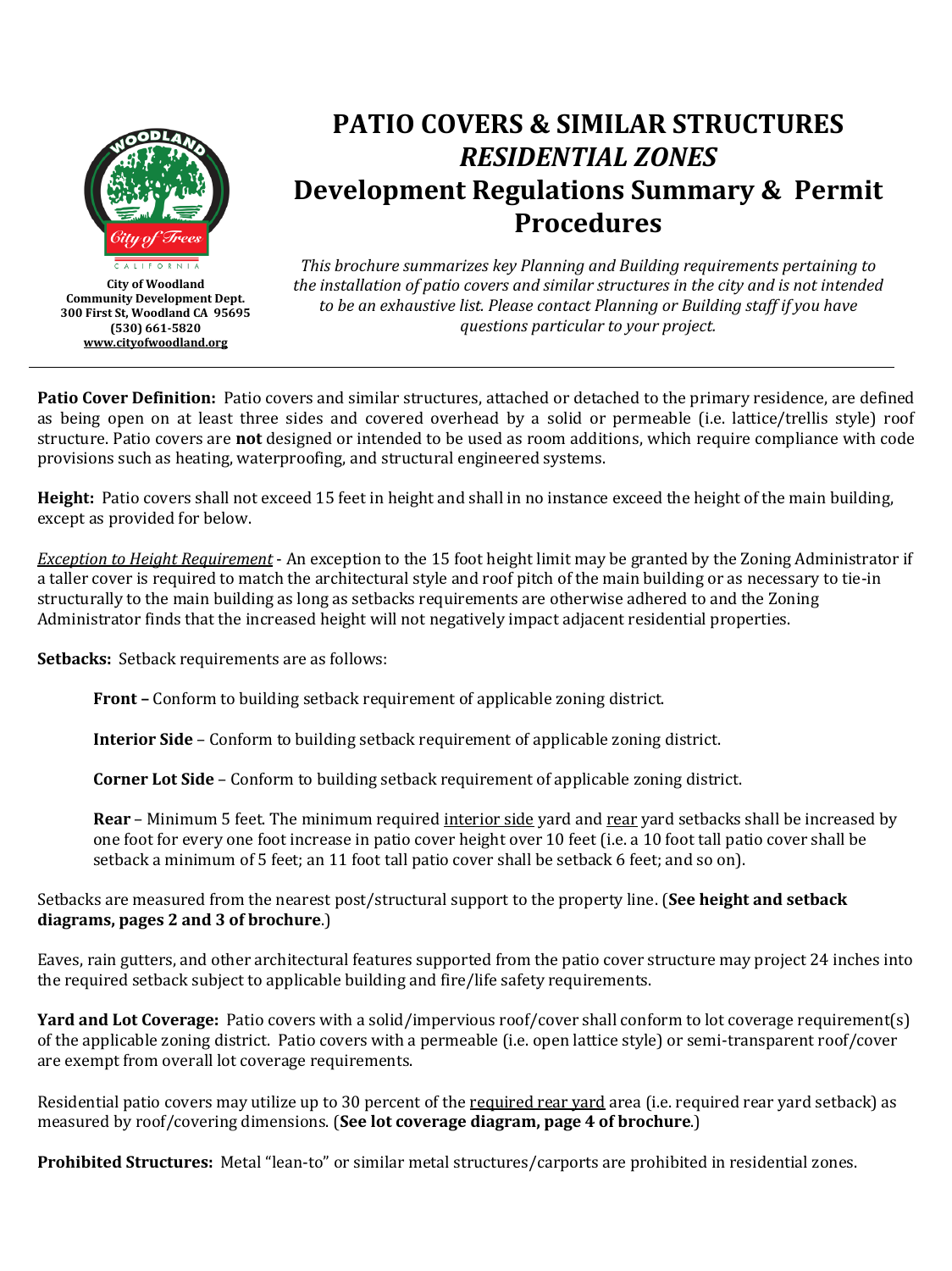

V:\Users\lquintana\Desktop\Pation Front - House -

Rear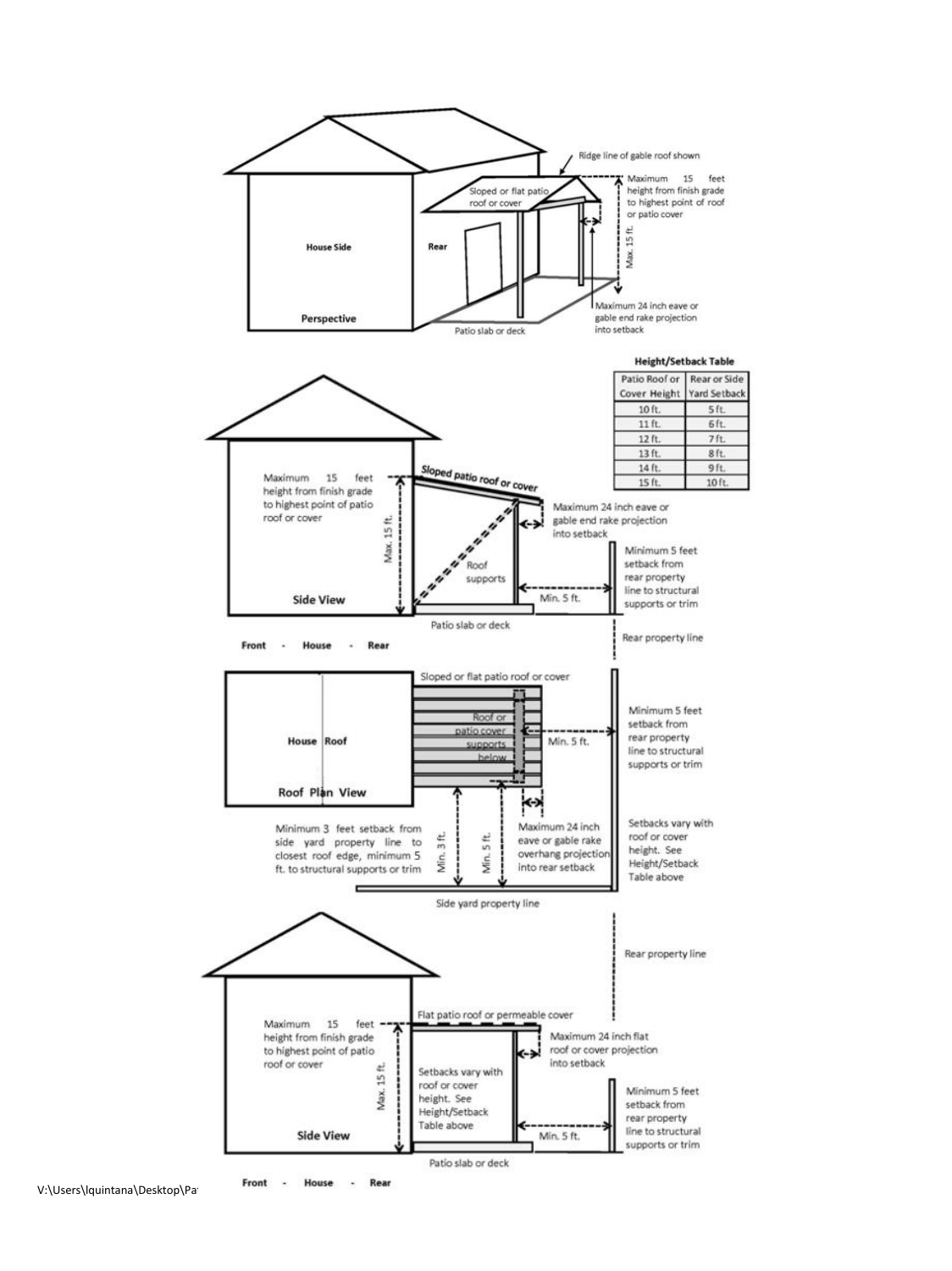

Side yard property line